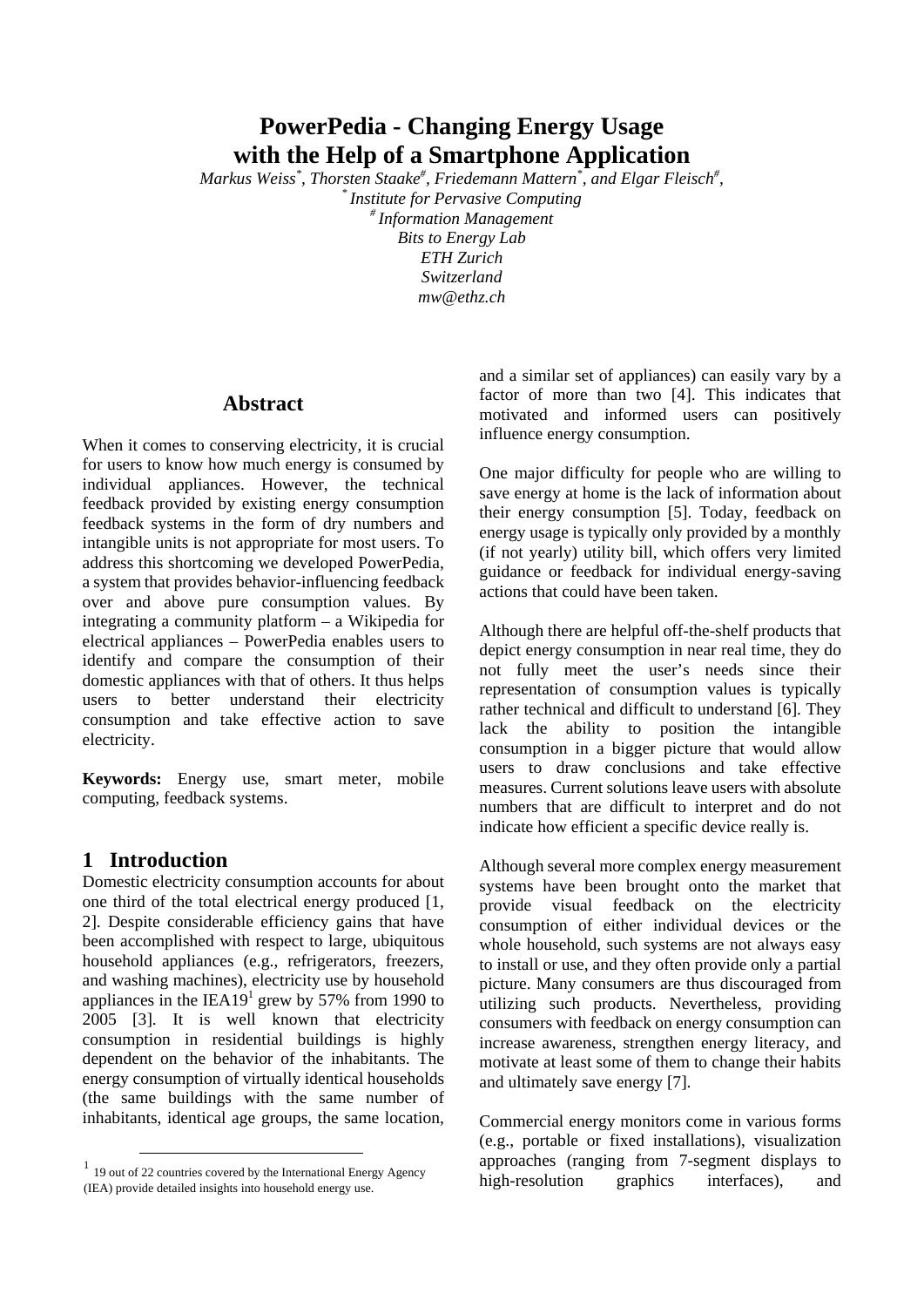measurement techniques (e.g., adaptor plugs for power outlets, sensors attached to the fuse box or mains, and smart electricity meters). Despite recent advances in design and usability, one common problem still appears to be that most approaches do not succeed in sustaining a high degree of user interaction over time. A pilot study conducted among households in the UK, for example, revealed that the batteries were replaced in only 50% of battery-driven power monitors once the devices stopped working [8].

In the following, we present a system that intends to overcome the above-mentioned drawbacks by providing users with action-guiding feedback rather than mere numbers. Our PowerPedia system enables users to identify and compare the consumption of their domestic devices with that of others. At the same time, an efficiency ranking shows users how their appliances perform compared to other appliances in the same category. In addition, general and device-specific measures for conserving energy can be obtained from the community and from consumer websites.

### **2 Portable energy feedback systems**

Ubiquitous computing technologies make it possible to capture real-world information at an increasingly detailed level. Combined with a strong market growth in smartphones<sup>2</sup>, this has led to information provisioning on portable devices in various application domains, e.g., emergency response [9], claims assistance [10], environmental information [11], and mobile shopping assistance [12]. Energy monitoring seems to be another promising application area. Systems that support this can be classified into two categories. First, systems that provide feedback on consumption at household level and second, those that provide feedback at device level.

Household-level systems visualize total domestic electricity consumption. The data is typically gathered by a sensor that is either installed in the fuse box or at the electricity mains. Several commercially available solutions exist, e.g., TED-1000 [13], Onzo [14], and Wattson [15] (see Figure 1) to name but a few. Some more advanced research prototypes also exist. The work of Peterson et al. [16], for example, builds upon a circuit breaker box that is attached to the fuse box in order to acquire consumption



**Figure 1.** Display unit and sensor of Wattson (left) and Click (right).

information per circuit. The authors also propose a design for a user interface on a mobile phone. In addition to displaying current overall consumption, most of the solutions mentioned also provide other features, such as a presentation of historical consumption, accumulated consumption over time, and consumption equivalents (e.g., CO2). However, with such systems users cannot easily determine the consumption of individual appliances. Another downside is their complex installation due to the need to modify the electrical wiring. Other promising work in this category focuses on the design aspects of user interfaces for energy monitoring. Yun [17], for example, investigates the impact of a minimalist energy consumption user interface. This work proposes a wearable version of a user interface that displays energy consumption in real time as a bar graph, and compares it to a stationary display version. A sensor clip is attached to the home power breaker to measure overall consumption.

Device-level electricity feedback systems can provide more detailed information on the consumption of individual appliances. Such systems mostly build on smart power outlets that are connected between the power outlet and the power cord of the appliance being monitored. In order to visualize consumption data, systems such as Kill-a-Watt [18] and Click [19] (see Figure 1) feature a small, fixed display that often depicts rather limited information. Other smart power outlets [20] provide remote access to readings via wireless communications, thus enabling users to access the data on their mobile phone, for example. However, the feedback provided by such systems is limited to the devices directly attached to the outlet. To overcome this drawback, current research focuses on developing systems that integrate multiple sensors. In [21], for example, a gateway is responsible for discovering smart power sockets within wireless communication range. This approach facilitates functions such as remote switching, supports different user interfaces, and offers local aggregations of device-level services (e.g., the accumulated consumption of all sockets). A

 $2$  Sales surpassed 41 million units in Q3 2009, a 12.8 per cent increase over the same period the previous year [29].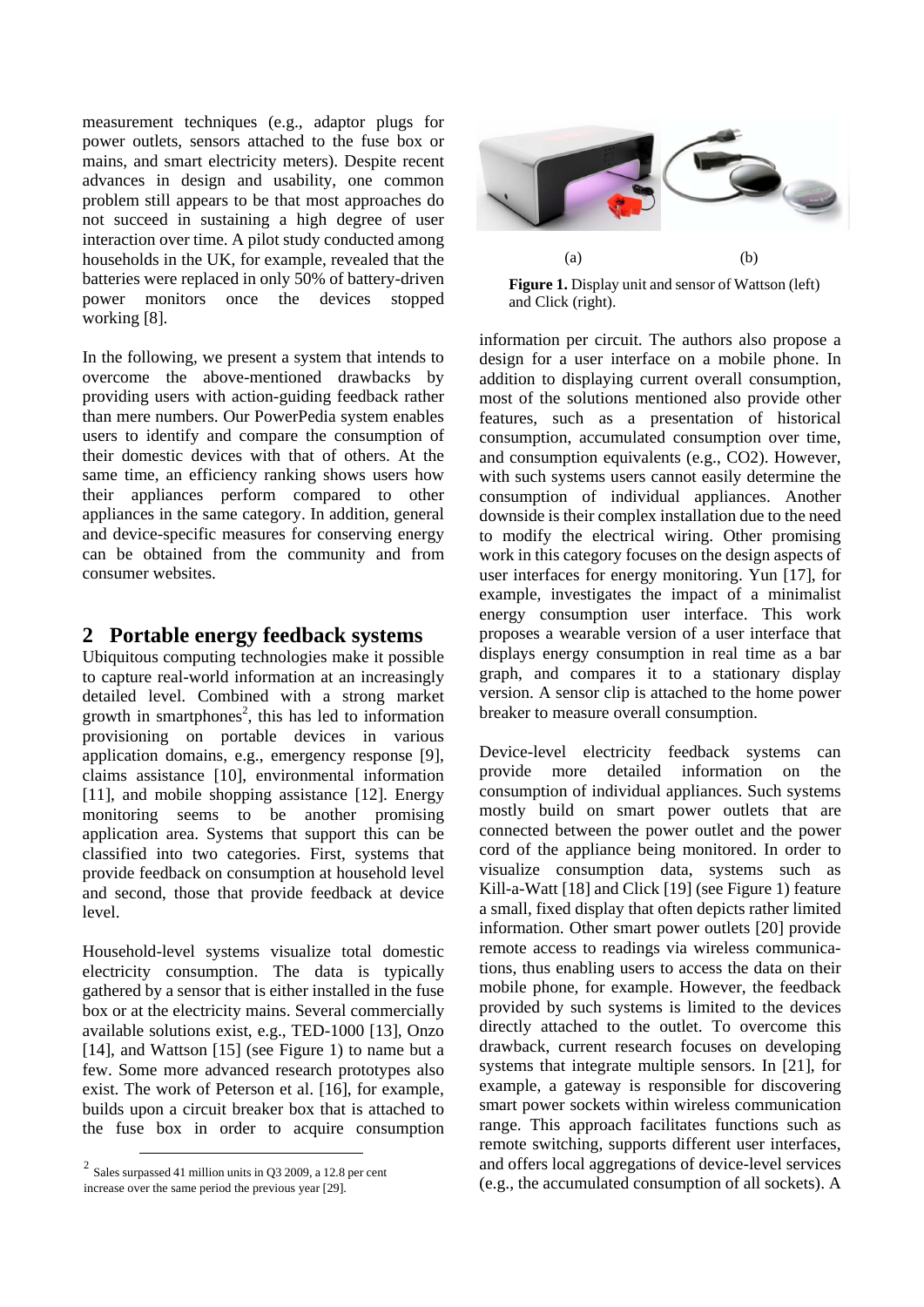similar concept comes from Jahn et al. [22]. Jiang et al. [23] developed a wirelessly networked sensor node that comprises a full IPv6/6LoWPAN stack. Paradiso [24] embedded a multimodal sensor network node into a power outlet to monitor electricity consumption and infer the appliances being used. While the concept of deploying mesh networks of sensor nodes is interesting, using a large number of current sensors and communication modules induces a high usage barrier as such systems are often too cumbersome and expensive to deploy [25].

More conceptual work is conducted by Björkskog et al. [26], who developed a mobile phone prototype targeted at establishing a more enjoyable way of accessing energy consumption data for the benefit of less technically literate user groups. Their user interface helps users to monitor the quality of their conservation efforts by giving consumption feedback at device level and providing awareness tips.

In contrast to the systems outlined above, our work positions energy consumption within a more comprehensive picture that allows users to better assess and classify the consumption of their domestic appliances. To provide behavior-influencing feedback, we propose PowerPedia, a system that is based on a smart metering infrastructure and provides users with community-based and appliance-specific information on efficiency and energy-saving measures they can apply. It thus bridges the gap between existing energy monitoring solutions on the one hand and isolated Internet platform<sup>3</sup> that provide users with efficiency rankings and energy-saving tips on the other hand.

#### **3 PowerPedia**

**\**In the following, we first describe the general concept of PowerPedia before presenting its architecture and finally the user interface.

#### **3.1 General Concept**

The goal of PowerPedia is to allow users to better assess their electricity consumption and energy efficiency of their appliances. For that, users are provided with a mobile phone application that enables them to determine the electricity consumption of individual devices in a simple manner. By connecting a mobile phone directly to a

smart electricity meter, users can determine the current electricity consumption of single switchable appliances. However, since many users have no comprehension of intangible units such as a watt or a watt-hour, and thus are not able to judge whether these correspond to particularly high or low consumption, further support is required. So as well as measuring consumption, PowerPedia also helps users to derive information on the efficiency and specific energy-saving possibilities of devices. By publishing the measured device on PowerPedia, users can compare the consumption of their device against the consumption of other devices in the same device category that have been previously published by other people. In addition, device and category-specific energy-saving measures can be uploaded and shared with other users. So users become aware of the efficiency level of their devices as well as of measures taken by other users or recommended by consumer organizations. In order to keep track of the most energy-efficient devices in each category, PowerPedia embeds a harvester module that automatically updates the data by incorporating the best-performing devices gathered from consumer organizations. The harvester also initializes PowerPedia with a first set of energy-efficiency measures. As add-on functionality, PowerPedia offers users direct integration into social networking platforms such as Facebook and Twitter.

#### **3.2 Architecture**

The overall architecture of PowerPedia is depicted in Figure 2. It is realized as an additional component to the eMeter system, which is described in more detail in [27]. PowerPedia consists of three components: the SignatureServer that stores information about domestic appliances, a harvester that is used to



**Figure 2.** Architecture of PowerPedia realized as an extension to the eMeter system.

 <sup>3</sup> For example: EnergyStar, www.energystar.gov; Top 10, www. top10.ch; Sus-it, www.sust-it.net; US Department of Energy, www. energy. gov/applianceselectronics.htm.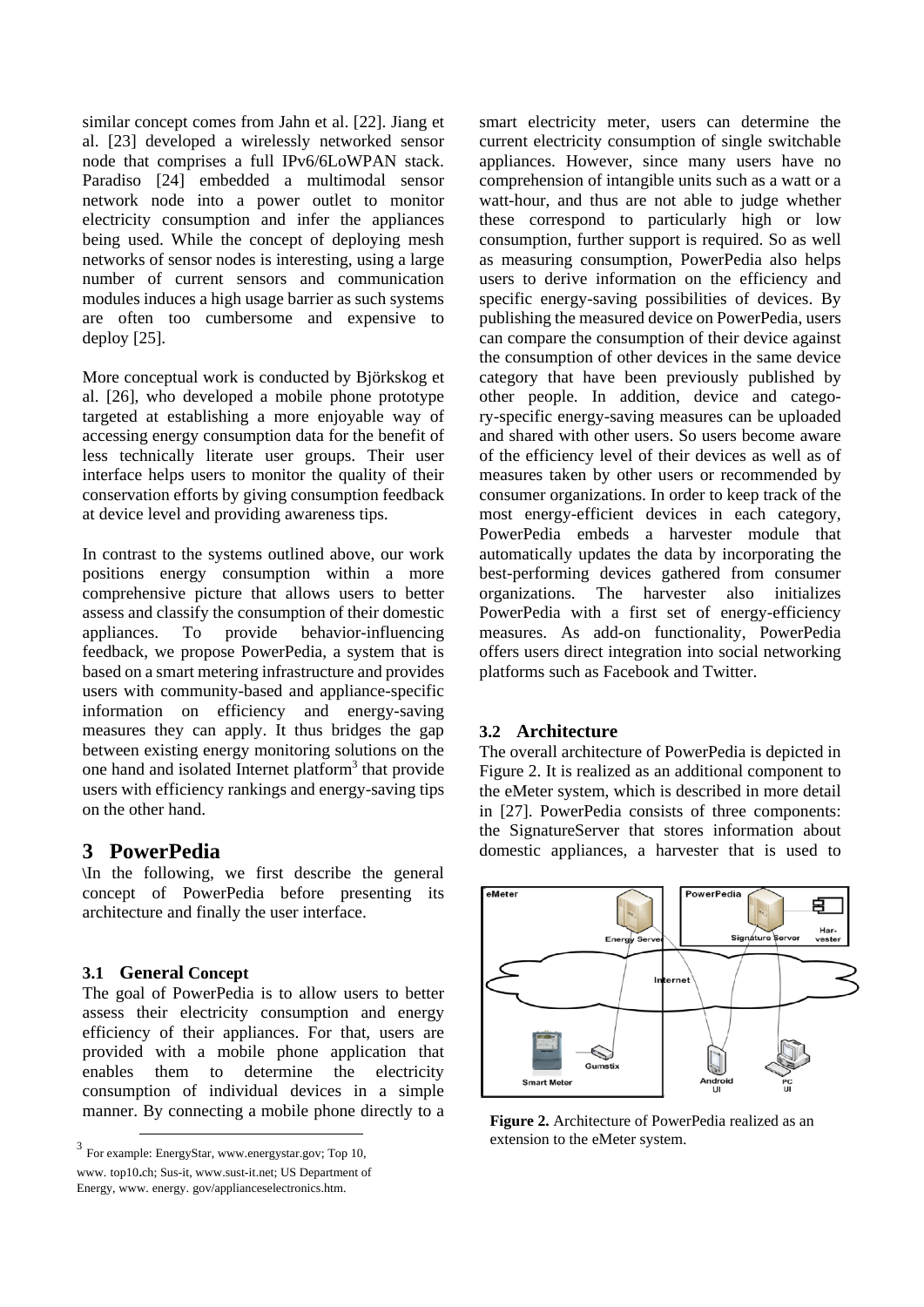automatically update PowerPedia, and the user interface to access the functionality provided.

The first component, the SignatureServer, is written in PHP using the Recess framework. One of the advantages of Recess is its built-in support for REST [28]. This enables users to access the PowerPedia API using URLs. The services provided are bound to resources that can be accessed and modified with the usual http verbs (GET, PUT, POST, and DELETE). REST supports multiple data formats, giving a high degree of flexibility as data can be represented differently simply by adding the relevant file extension, e.g., .html for HTML or .json for JSON. Table 1 provides an overview of selected functionality that is provided by the RESTful PowerPedia API. It details the URL that can be called, together with the corresponding HTTP verb to perform the action indicated. As an example, Figure 3 shows the JSON representation of device number 96 that is stored on the SignatureServer. It is the response to a simple GET request on the following URL:

http://[serverAddress]/powerPedia/device/96.json

The SignatureServer follows the Model-View-Controller paradigm that forms the basis of the Recess framework. The following models are implemented:

- User: The user model is used to store user authentication information. This includes user name and password as well as first and last name.
- Category: The categories are used to group appliances of the same category (e.g., lights). Categories are structured hierarchically, meaning that a category can have multiple sub-categories.
- Devices: The device model contains fields for the device name and description, a picture, the manufacturer, the type, the consumption value, time information, and an efficiency rating (see Figure 3). Each device is linked to exactly one category.

| <b>URI</b>                 | Method      | <b>Action</b>                                        |
|----------------------------|-------------|------------------------------------------------------|
| /recognition               | POST        | Create new recognition                               |
| /device                    | <b>POST</b> | Create new device                                    |
| category/\$id/rate/\$watt/ | <b>GET</b>  | Gather the efficiency<br>rating of a specific device |
| tipsCategory/              | <b>GET</b>  | Get a list of all tips<br>categories                 |

|  | Table 1. Example URLs of PowerPedia |
|--|-------------------------------------|
|  |                                     |

| "device":{                                   |
|----------------------------------------------|
| "id":"96".                                   |
| "name":"Osram - Mini Globe",                 |
| "description": "Power (Watt)",               |
| "picture":"www.topten.ch/[]/mglobe-e27.jpg", |
| "manufacturer":"Osram",                      |
| "type": "Mini Globe",                        |
| "categoryId":"19",                           |
| "createdOn":1272312189,                      |
| "avgWatts":"7.0000",                         |
| "efficiencyrating":{                         |
| " $count$ ":4,                               |
| "position":1,<br>"best":7W,                  |
| "worst":9W,                                  |
|                                              |
| "userId":"5"                                 |
| },                                           |
| "user": $\{$                                 |
| "id":"5",                                    |
| "username":"m",                              |
| "password":"x",                              |
| "createdOn":1273790766                       |
|                                              |
|                                              |

**Figure 3.** Json representation of a device stored in PowerPedia.

- Recognition: The recognition model is used to store the data that is collected when users measure electricity consumption and subsequently upload it to PowerPedia. A recognition is linked to a device and to the model of the user who uploaded the recognition.
- Device personals: To compute the cumulative energy consumption and associated costs for a device, the user can specify the utilization for every device measured. The model is linked to the user and the device. The user can also specify the location of the device (e.g., office, home).

The second component, the harvester, is used to initialize PowerPedia with a first set of devices and energy-saving measures as well as to update the database on a monthly basis with the most energy-efficient appliances in each category. The SignatureServer starts this update by issuing a GET request to the harvester's URI (Figure 4). The harvester then scans dedicated external consumer organization websites to acquire and extract the data before translating it into JSON. The result of the scan is then passed to the SignatureServer, which updates its list of devices in the database.

The third component, the mobile user interface (Figure 5), exploits the functionality provided by PowerPedia and the Energy Server. It is implemented in Java and runs on the Android operating system. To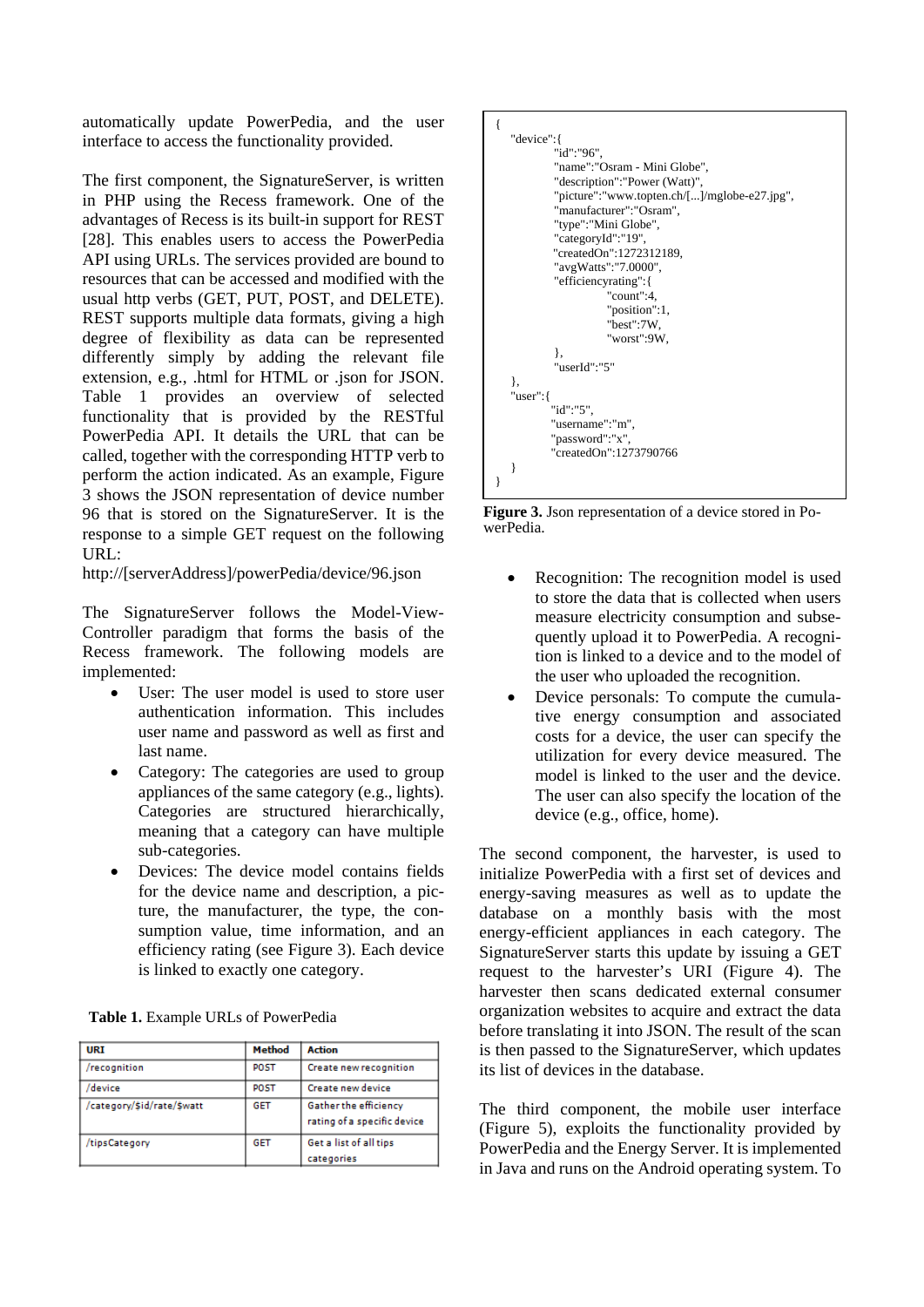

**Figure 4.** The harvester ensures that the SignatureServer holds a list of the most energy-efficient devices per category.

visualize the consumption data acquired by the smart meter, it sends a GET request to the Energy Server utilizing the REST API. The server responds with a JSON string, which facilitates data parsing in the application on the mobile device. The same principle is used for publishing new devices on PowerPedia as well as acquiring facts, such as efficiency or energy-saving measures, relating to a particular device from PowerPedia. In order to visualize the consumption data acquired by the smart meter, the mobile application accesses the functionality provided by the energy server.

To simplify the process of pairing a smart meter to the mobile phone application and to protect data privacy, we extended the capabilities of the smart meter to broadcast a unique token within the local network. To add a new smart meter, the user simply presses the scan button on the user interface. The application then screens for the multicast token and (assuming the user is connected to the same network) the smart meter gets automatically added to its list of accessible meters. As an alternative, it is possible to add a smart meter by using the mobile phone to scan the QR code or bar code attached to the smart meter.

#### **3.3 User interface**

In contrast to other energy monitoring systems, our system combines feedback on overall domestic energy consumption and – with a simple yet powerful functionality – on device-level consumption. In order to overcome the drawbacks of existing energy monitoring systems, the user interface aims to help users classify their consumption better by providing community-based feedback that goes beyond pure consumption information. As well as basic feedback features (e.g., current consumption, historic



**Figure 5.** The user interface: Start screen to edit household settings and to setup smart meter pairing.

consumption, and standby consumption), the system therefore provides a measurement function that allows users to identify how much power individual appliances are consuming. To position this consumption within a bigger, more tangible picture, additional behavior-influencing information, such as appliance efficiency and user-based energy-saving measures, is provided. For this purpose, users can publish their devices on PowerPedia, and in doing so get instant feedback on how their consumption compares with the consumption of similar devices previously published by other users. In the following, we briefly explain each application view together with its functionality.

The start screen (Figure 5) allows users to select the data source for the application from a list of accessible smart meters. The view also allows users to add new smart meters to the mobile application and enter specific details that characterize the household – such as the number of occupants, their means of cooking (electricity / gas), type of heating, whether they own a washing machine or dryer, and the amount of their previous year's electricity bill. These details are subsequently used to provide comparisons (e.g., with a typical household of the same size), projections, and budget calculations.

The gauge view (Figure 6 left) provides users with information on their total current domestic energy consumption. The color-coded, self-adapting scale is updated in real time and provides users with an assessment of how their current consumption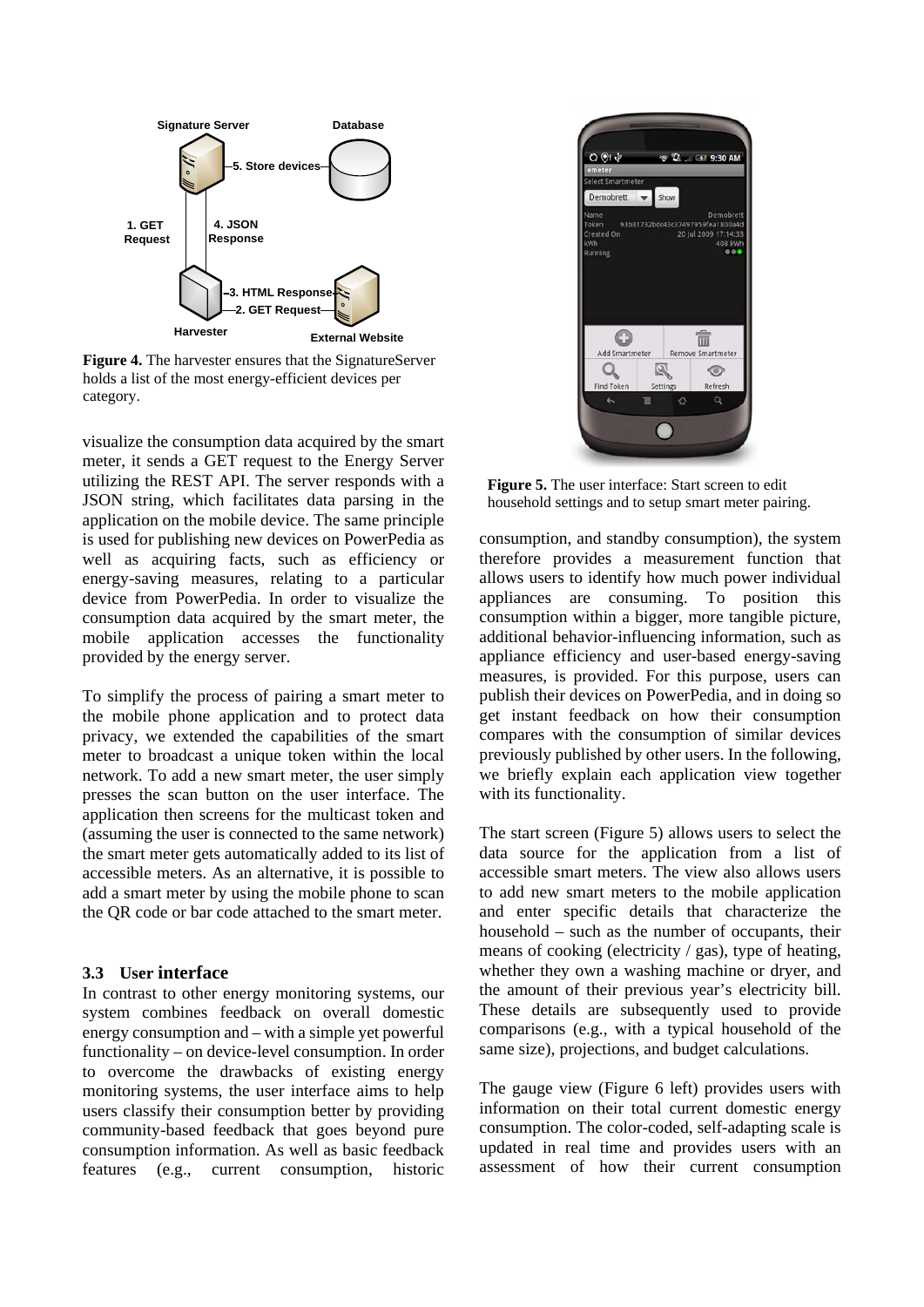

**Figure 6.** The user interface. Gauge view (left) and history view (right).

compares to their historical consumption. After an initialization period, it automatically adapts colors and ranges according to the household's energy consumption. The scale is divided into four colored segments that help users determine how energy-efficient their current behavior is. Green denotes relatively low consumption, yellow is normal, and red denotes high consumption. The blue segment represents the base load of the household. This is automatically determined by a weighted moving average algorithm that only takes consumption values into account at night [27] and represents a simple way of identifying whether all devices have been switched off when the occupants go out.

The history view (Figure 6 right) enables users to view past consumption over different time spans (e.g., hour, day, week, month, etc.) using a line chart. In addition, this view makes it possible to compare the consumption of a selected time span with that of a typical household of the same size and characteristics. To do this, users have to specify certain details (e.g., the number of occupants) that characterize the household when they first start the application. Based on the previous period's energy bill, the history view displays the current remaining budget, together with a forecast of the resulting budget at year end.

The measure view (Figure 8) allows users to interactively measure the electricity consumption of single switchable appliances. To perform a measurement, users have to initialize the measurement by pressing the start button. They are



Figure 7. Flow diagram of the measurement algorithm.

then asked to turn the device being measured either on or off. Within a few seconds, the system then computes the result based on the algorithm outlined in Figure 7. After initialization, the algorithm stores the values of the first measurement and compares its power value to subsequent measurements until the difference is larger than a predefined threshold value  $(dP > Threshold)$ . The algorithm then assumes that the user has switched a device on / off, and subsequently waits for the power to settle within a particular range  $(dP <$  Settle). Once this has happened, the algorithm stores the last measurement and checks the validity of the whole measurement. That is, besides considering the increase or decrease in real power, the algorithm also takes account of the different electric circuits and additional physical variables, such as apparent power and power factor. This not only makes it possible to determine the line on which the switching event has occurred, but also enables failures to be detected if two appliances attached to different lines are switched on at the same time. In this case, the algorithm detects an edge on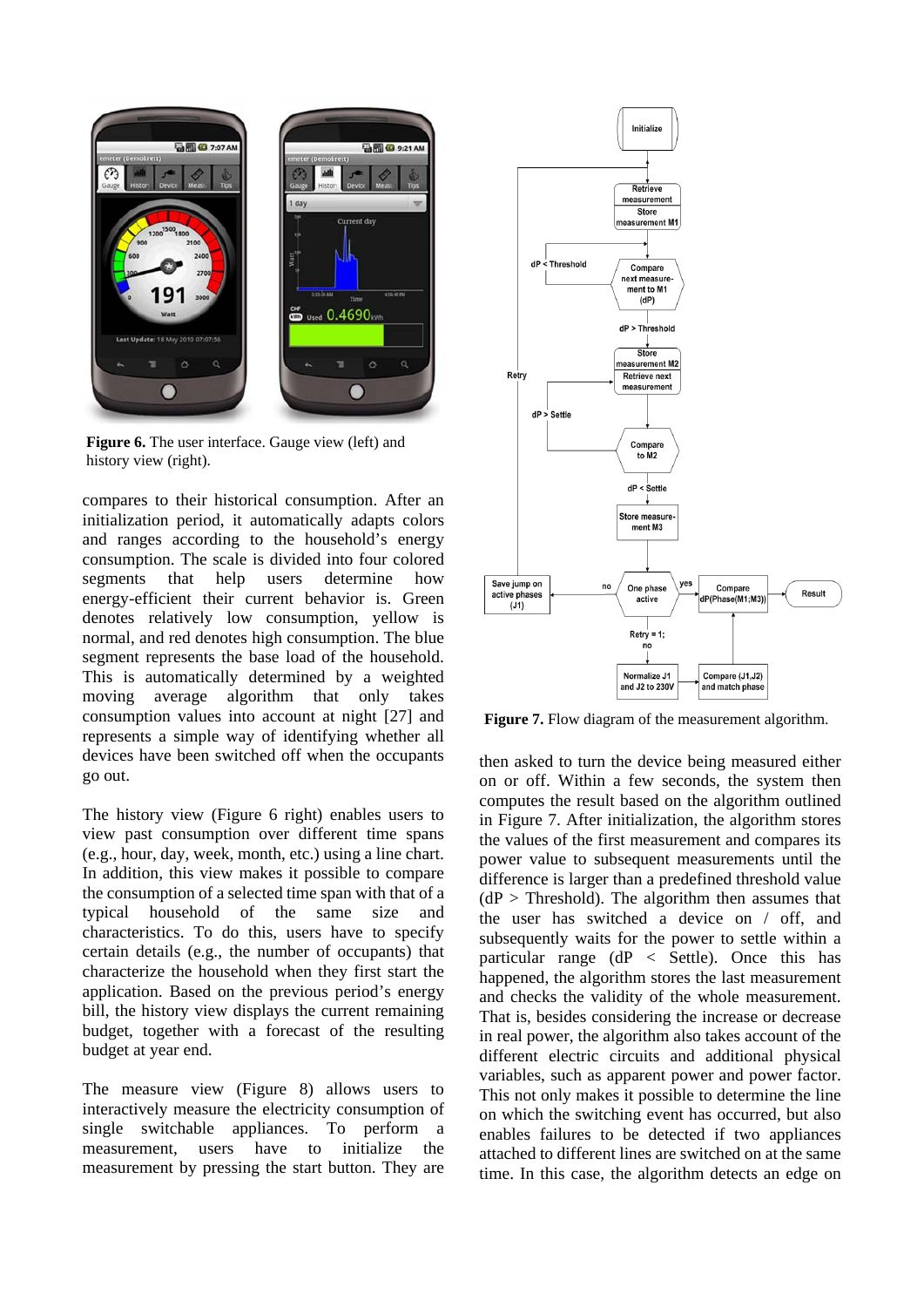

**Figure 8.** Measure and publish. Users first have to initialize the measurement by pressing the start button and thereafter turning the device of interest on/off. Within seconds the result gets displayed on the user interface. After saving the measurement to the device inventory, users can publish the device to PowerPedia, facebook, or twitter.

two lines and the user is prompted to repeat the measurement process. By comparing the value of the second measurement after normalization to the previous measurement (compare (J1,J2)), the phase on which the switching event has occurred can be identified and the consumption of the device can be identified (compare dP(Phase(M1,M3)).

Users can subsequently personalize the measurement and store the measured device in the device inventory (Figure 9 left). The user interface provides the option of taking photos of the measured appliance, assigning a location, specifying a device category and manufacturer, and indicating its utilization to calculate the annual costs incurred. In order to simplify the process for users, location, categories, and device names are downloaded from PowerPedia in the background and provided via an autocompletion feature. For example, the device categories are structured hierarchically (e.g., consumer electronics, TV, LCD, 34-inch, Samsung, type). By uploading the device to PowerPedia, users can compare their consumption against the consumption entered by other users as well as the

consumption of the most energy-efficient appliances in the category harvested from consumer organization websites. An efficiency ranking based on all PowerPedia's community entries places the consumption within a more tangible context. It shows users the efficiency ranking of their device, information on the best and worst performing devices, and the total number of uploaded devices in the category. In addition, users can share their information on popular social networks such as Facebook and Twitter.

The advice view (Figure 9 right) displays energy-saving measures downloaded from PowerPedia. It consists of tips that can be applied in general as well as tips relating to specific device categories. In addition, users can publish energy-saving tips on PowerPedia and so share their experiences with other users. Tips can be flagged to indicate that they have been applied. This allows PowerPedia to indicate the percentage of users who have already applied a particular measure. Users can also publish their experiences directly to their friends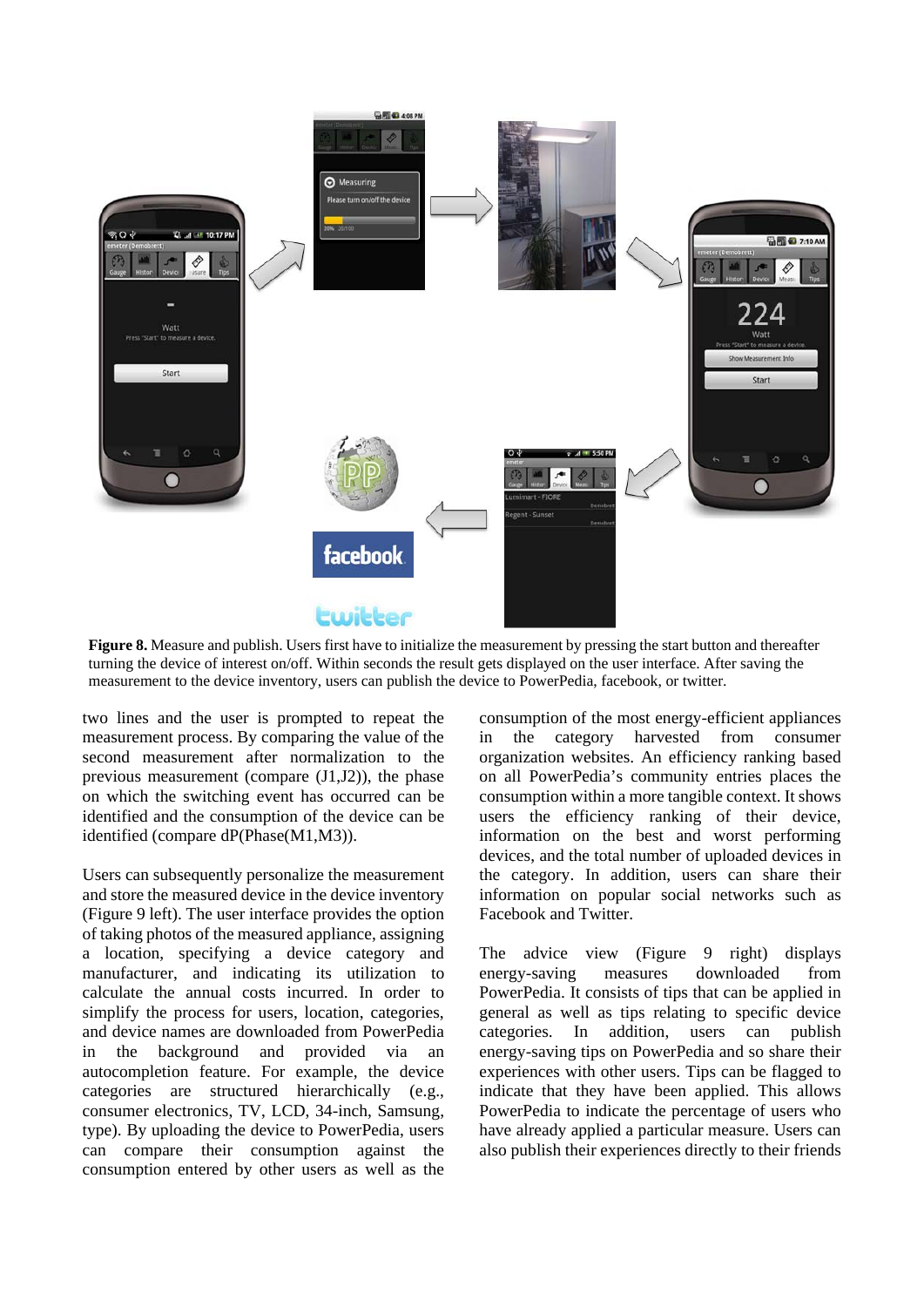

Figure 9. Android user interface: Device details (left), energy saving measures (right).

on their preferred social network, in a similar manner to the device inventory.

# **4 Laboratory Deployment**

We deployed the first prototype of the application and backend infrastructure in a lab setting and then distributed the application to students and other team members. The system has been running reliably since September 2008. In order to test the infrastructure with multiple smart meters, we deployed a second meter at the beginning of 2009. Each smart meter sends its measurements to the EnergyServer on a second-by-second basis. So far, this has resulted in over 40 million measurement entries in our database. We currently have 12 active users registered on our system, who have accounted for over 100 application sessions.

Before designing and deploying the application, we held a focus group discussion and conducted a paper-based survey to gather insights into the expectations of potential users of such an energy feedback application. Based on the results [30], we developed an initial prototype application that not only implemented the most promising feedback functionality, but also offered a clear use case scenario ("you can measure the electricity consumption of individual devices"). In a follow-up lab test involving 25 participants (from different backgrounds ranging from students to marketing and sales people and industry experts), we evaluated the general assessment of the application and the accuracy of the measurement functionality. We asked each user to measure three different devices using the mobile phone application. After the measurement we asked the users about their perception of the functionality. Most participants perceived the measurement functionality to be easy to use, and their measurements achieved an overall accuracy of  $\pm 5\%$ compared to the consumption we had previously verified. However, some users did encounter problems determining consumption, and they accounted for the few measurement failures that were experienced. This was mostly due to the fact that participants were not following the instructions (e.g., turning the device on/off before pressing the start button).

We then interviewed participants to explore all the functionality of the smartphone application. In a follow-up questionnaire, we asked users to rate the complexity of the application on a five point Likert scale. Participants rated the ease of use (4.04), ease of learning (4.04), and their satisfaction with the application (4.16) all as significantly above average (mean results in brackets). Taking into account that we covered a wide age range (18 to 51 years), we regard this as a very positive response for a prototypical application. Moreover, general results also indicate that the feedback latency was perceived as satisfying (with a mean of 4.52).

During the test, users experimenting with the mobile application particularly liked the interactive component. That is, the fact that feedback was available when needed, together with the straightforward measurement functionality. Users reported that this enabled them to satisfy their initial curiosity to discover more, not only about their overall consumption, but also more specifically about the consumption of individual devices. However, many users acknowledged that although they knew how many watts a particular device consumed in operation or standby, they were unable to draw conclusions either on its efficiency or on effective measures that could be taken to conserve electricity. This motivated us to develop a way of positioning consumption within a more tangible picture by allowing users to share information on the electricity consumption of individual devices and their experience with energy-saving measures.

After making these action-guiding features available, we observed that users spent more time on personalizing measurements (a previously little-used feature). Most of them were also curious to know how an appliance performed energy-wise compared with typical devices in the same category and so they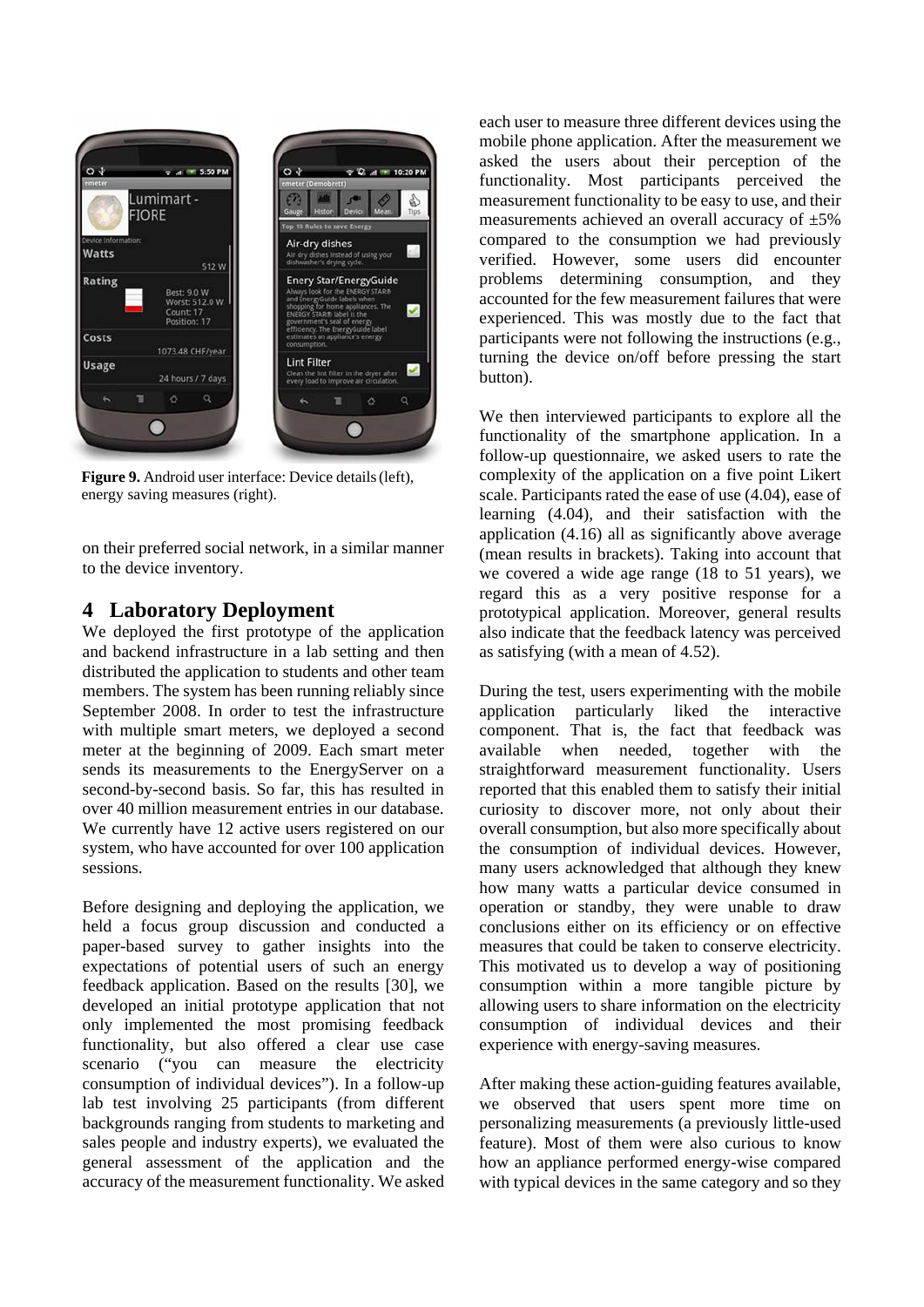uploaded their measurements to PowerPedia in exchange for further information, such as energy efficiency rankings. This helps users position their electricity consumption within a bigger, more comprehensive picture.

### **5 Conclusions**

We have presented a smartphone application that is integrated into a smart meter infrastructure. The application tries to overcome the drawbacks of conventional energy monitoring solutions, which typically provide rather technical and intangible electricity consumption feedback. It does so by allowing users not only to interactively explore their energy consumption at a household and device level, but also to compare their consumption with that of peer groups. The ability to upload data to PowerPedia (which operates like a Wikipedia for electrical appliances) plus Facebook and Twitter introduces a social networking aspect to energy consumption feedback systems. It places their electricity consumption in a broader picture beyond pure numbers and encourages users to compare the consumption of their devices with that of others. As the system updates the database regularly with the most efficient device types from external sites, it succeeds in providing users with feedback on the best-rated devices at any given time.

Besides evaluating our prototype in a real-world setting, the aim of future work is to gather a broad collection of appliance signatures that in turn can be used as input for pattern-recognition algorithms to automatically recognize switching events of devices in the load curve. This could permit automated device-level feedback and enable other concepts that further encourage users to deal with their energy consumption.

*Acknowledgments. The authors would like to thank the anonymous reviewers, our industry partners Landis + Gyr, Illwerke VKW, and EWZ as well as Adrian Merkle, Fabian Aggeler, and Verena Tiefenbeck for their help.* 

### **References**

1. Energy Information Administration (EIA) USA (2010) Annual Energy Review www.eia.doe.gov/aer/. Accessed 01 September 2010

- 2. European Environment Agency (EEA) (2010) Final electricity consumption by sector. EU-27 www.eea.europa.eu/data-and-maps/figures/finalelectricity-consumption-by-sector-eu-27-1. Accessed 01 September 2010
- 3. International Energy Agency (IEA) (2008) Worldwide Trends in Energy Use and Efficiency Key Insights IEA. http://www.iea.org/publications/free\_new\_Desc. asp?PUBS\_ID=2026. Accessed 01 September 2010
- 4. Parker D, Hoak D, Cummings J (2008) Pilot Evaluation of Energy Savings from Residential Energy Demand Feedback Devices. FSEC, Rpt FSEC-CR-1742-08
- 5. Chetty M, Tran D, Grinter R (2008) Getting to green: understanding resource consumption in the home. In: Proc. UbiComp 08. ACM, pp 242–251
- 6. Froehlich J (2009) Promoting Energy Efficient Behaviors in the Home through Feedback: The Role of Human-Computer Interaction. In: Proc. HCIC Workshop 09
- 7. Darby S (2006) The effectiveness of feedback on energy consumption. A review for DEFRA of the literature on metering, billing, and direct displays
- 8. van Rensburg L (2009) Energy demand research project: Review of progress for period 04/2008 – 08/2008. TR Ofgem
- 9. Landgren J, Nulden U (2007) A study of emergency response work: patterns of mobile phone interaction. In: Proc. CHI 07. ACM, pp 1323–1332
- 10. Baecker O, Ippisch T, Michahelles F, Roth S, Fleisch E (2009) Mobile claims assistance. In: Proc. MUM 09. ACM, pp 1–9
- 11. Dada A, Graf v. Reischach F, Staake T (2007) Displaying Dynamic Carbon Footprints of Products on Mobile Phones. In: Adj. Proc. Pervasive 07
- 12. Adelmann R (2007) Mobile Phone Based Interaction with Everyday Products - On the Go. In: Proc. NGMAST 07. IEEE Computer Society, pp 63–69
- 13. Energy Inc. (2010) www.theenergydetective. com. Accessed 01 September 2010
- 14. Onzo Ltd. (2010) http://www.onzo.co.uk/. Accessed 01 September 2010
- 15. DIY Kyoto (2010) http://www.diykyoto.com. Accessed 01 September 2010